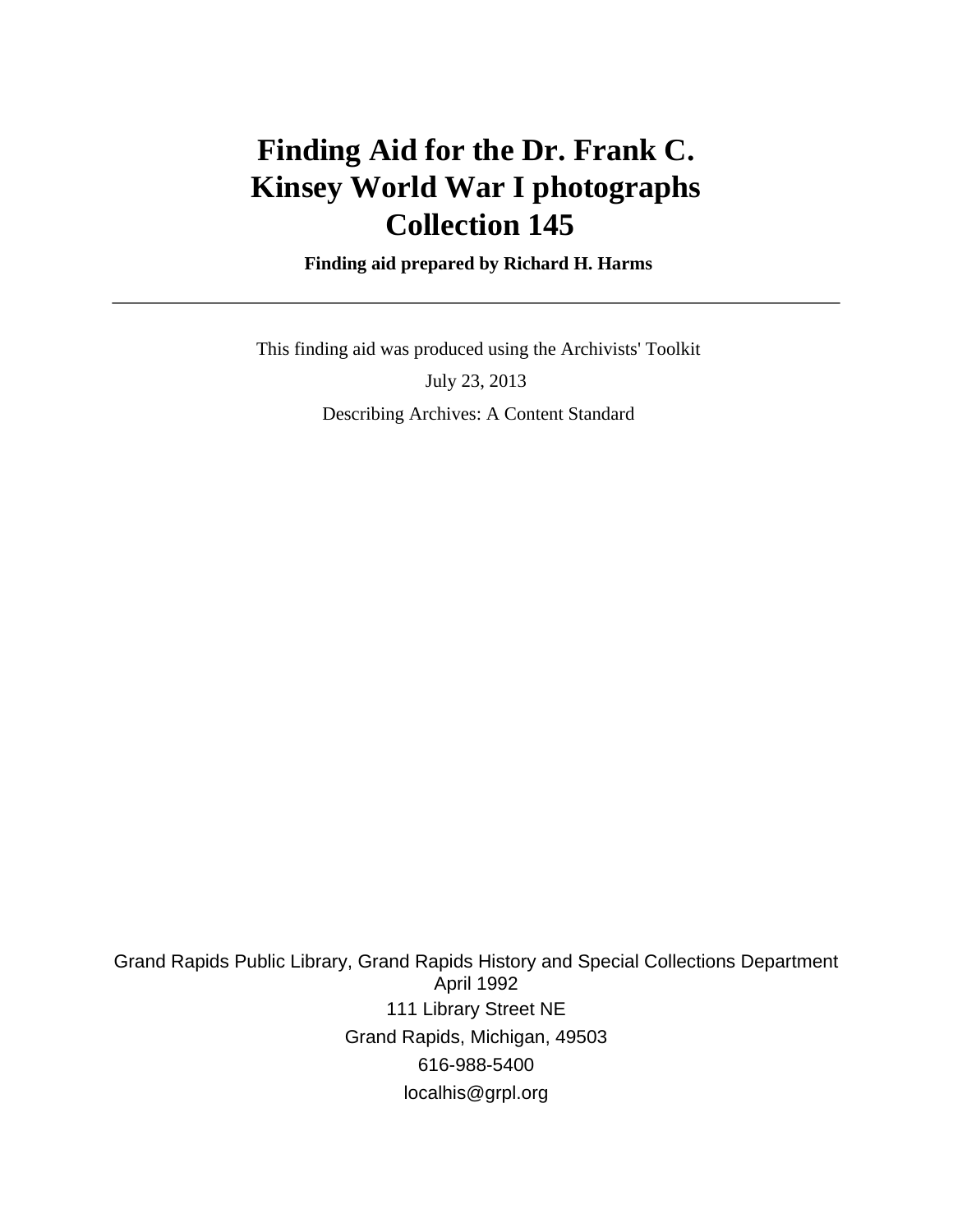## **Table of Contents**

 $\overline{\phantom{a}}$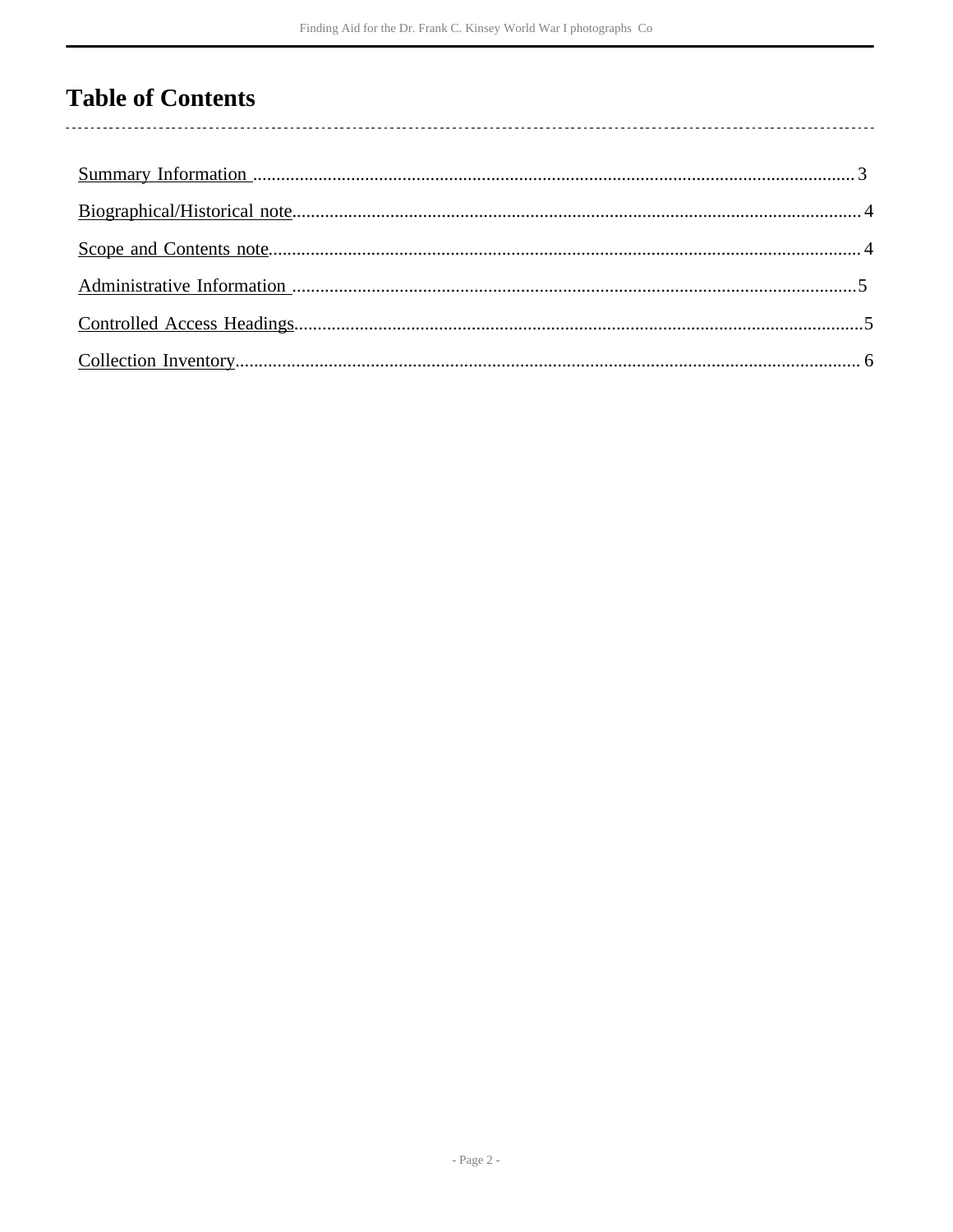# <span id="page-2-0"></span>**Summary Information**

| <b>Repository</b> | Grand Rapids Public Library, Grand Rapids History and Special<br><b>Collections Department</b>                                                                                                                                                                                                                                                                                                                                                                                                                                                                                                                                                                                                                                                                                                                                                                                                                                                                                        |  |
|-------------------|---------------------------------------------------------------------------------------------------------------------------------------------------------------------------------------------------------------------------------------------------------------------------------------------------------------------------------------------------------------------------------------------------------------------------------------------------------------------------------------------------------------------------------------------------------------------------------------------------------------------------------------------------------------------------------------------------------------------------------------------------------------------------------------------------------------------------------------------------------------------------------------------------------------------------------------------------------------------------------------|--|
| <b>Creator</b>    | Kinsey, Frank Cammeron, 1877-1931                                                                                                                                                                                                                                                                                                                                                                                                                                                                                                                                                                                                                                                                                                                                                                                                                                                                                                                                                     |  |
| <b>Title</b>      | Dr. Frank C. Kinsey World War I photographs                                                                                                                                                                                                                                                                                                                                                                                                                                                                                                                                                                                                                                                                                                                                                                                                                                                                                                                                           |  |
| Date [inclusive]  | 1918-1919                                                                                                                                                                                                                                                                                                                                                                                                                                                                                                                                                                                                                                                                                                                                                                                                                                                                                                                                                                             |  |
| <b>Extent</b>     | 8.3 Linear feet Two boxes                                                                                                                                                                                                                                                                                                                                                                                                                                                                                                                                                                                                                                                                                                                                                                                                                                                                                                                                                             |  |
| Language          | English                                                                                                                                                                                                                                                                                                                                                                                                                                                                                                                                                                                                                                                                                                                                                                                                                                                                                                                                                                               |  |
| <b>Abstract</b>   | Frank Cammeron Kinsey (1877-1931) was a surgeon from Grand Rapids,<br>Michigan, commissioned as a lieutenant in the Medical Reserve Corp<br>when the United States entered World War I, but entering active service as<br>a Captain. He continued to serve for a while in European medical facilities<br>after the armistice, until discharged at Camp Dix on July 15, 1919. He<br>returned to Grand Rapids to reestablish his practice, with the rank of<br>a lieutenant colonel in the Medical Reserve Corp. The Frank Kinsey<br>photographs document medical corp troops during the United States<br>participation in World War I. They include images of training, camp life,<br>hospital facilities and leave-time visits to locations in Alabama, New<br>Orleans, Louisiana, and Georgia. The views from the European Western<br>Theater detail bunkers, the front lines, injured soldiers, hospitals, and their<br>staffs. Also shown are troops leaving from New York harbor. |  |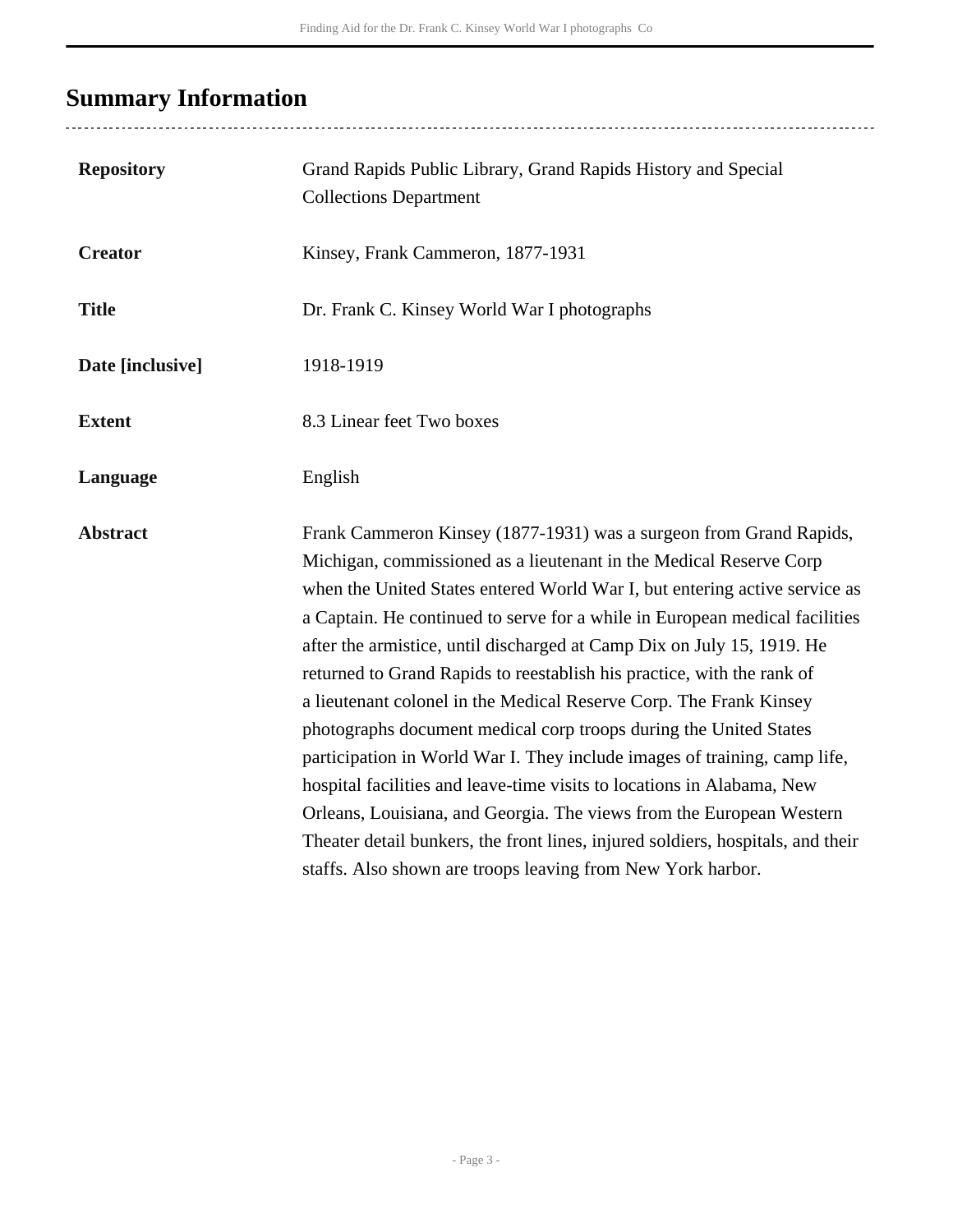### <span id="page-3-0"></span>**Biographical/Historical note**

A surgeon from Grand Rapids, Michigan, Frank Cammeron Kinsey was born 10 February 1877, in Ft. Wayne, Indiana, the son of Jacob J. Kinsey and Letitia H. Palmer. He died 31 July 1931, in Grand Rapids, Michigan. Kinsey received his education from the Grand Rapids public schools, University of Michigan and Northwestern University.

He was commissioned a lieutenant in the Medical Reserve Corps when the United States entered World War I. Soon after enlistment, Kinsey was promoted to captain. His military training was at Fort Oglethorpe, Georgia; Camp Sheridan, Alabama, and Camp Wheeler, Georgia. In late July 1918 Base Hospital 80 from Camp Wheeler, including Kinsey, shipped to Europe on Agamemnon, which docked at Brest in early August. At Brest, Base Hospital 80 was broken into separate units. Kinsey, with Teams 215 and 216, saw service near Verdun, just a few miles from the front lines. During this period Kinsey was promoted to major.

Following the armistice, Kinsey was in charge of the camp hospital outside of LeMans and later of the camp hospital at Ballon (just outside of Tours). In July 1919 Kinsey shipped back to the United State on President Grant, landing at Boston. He was discharged at Camp Dix on 15 July 1919. Following his discharge from active service, Kinsey was promoted to lieutenant colonel in the Medical Reserve Corps. He returned to Grand Rapids and reestablished his medical practice.

On 5 July 1920, in New York, Kinsey married Marie Louise Cosson, a native of LeMans. The Kinseys returned to Grand Rapids where they lived until Kinsey died. They had no children; the widow returned to France after Kinsey's death.

### <span id="page-3-1"></span>**Scope and Contents note**

The collection contains photographs that document training of medical corp troops at Forts Oglethrope and Sheridan during United States participation in World War I. Most of the images are in three albums and depict training, camp life, hospital facilities and leave-time visits to locations in Alabama, New Orleans, Louisiana, and Georgia. These leave-time views include the Jefferson Davis home, Civil War battlefields and monuments, and living conditions for southern blacks. (Some of the captions reflect the racist tenor of white society at the time.)

The military images depict training, facilities, personnel and equipment. Also details the troops leaving from New York harbor. The views from the Western Theater details bunkers, the front lines, injured soldiers, hospitals and their staffs.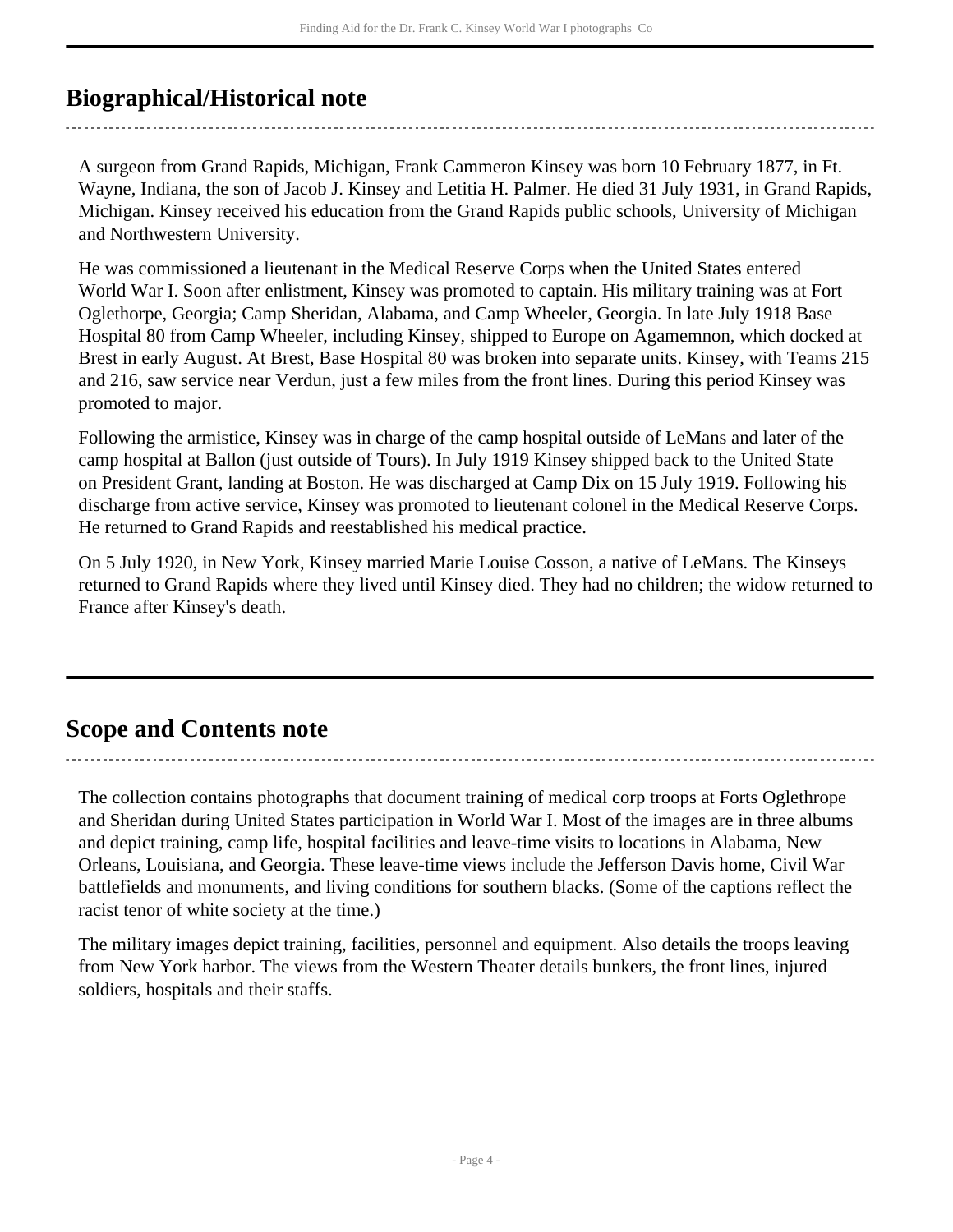### <span id="page-4-0"></span>**Administrative Information**

#### **Publication Information**

Grand Rapids Public Library, Grand Rapids History and Special Collections Department April 1992

#### **Immediate Source of Acquisition note**

Mrs. John H. Kinsey, circa 1978; accession number 1992.010

### <span id="page-4-1"></span>**Controlled Access Headings**

#### **Genre(s)**

• photographs

#### **Geographic Name(s)**

- Fort Oglethorpe (Ga.) -- Photographs
- Grand Rapids (Mich.) -- History

#### **Subject(s)**

- World War, 1914-1918 -- France
- World War, 1914-1918 -- Hospitals
- World War, 1914-1918 -- United States